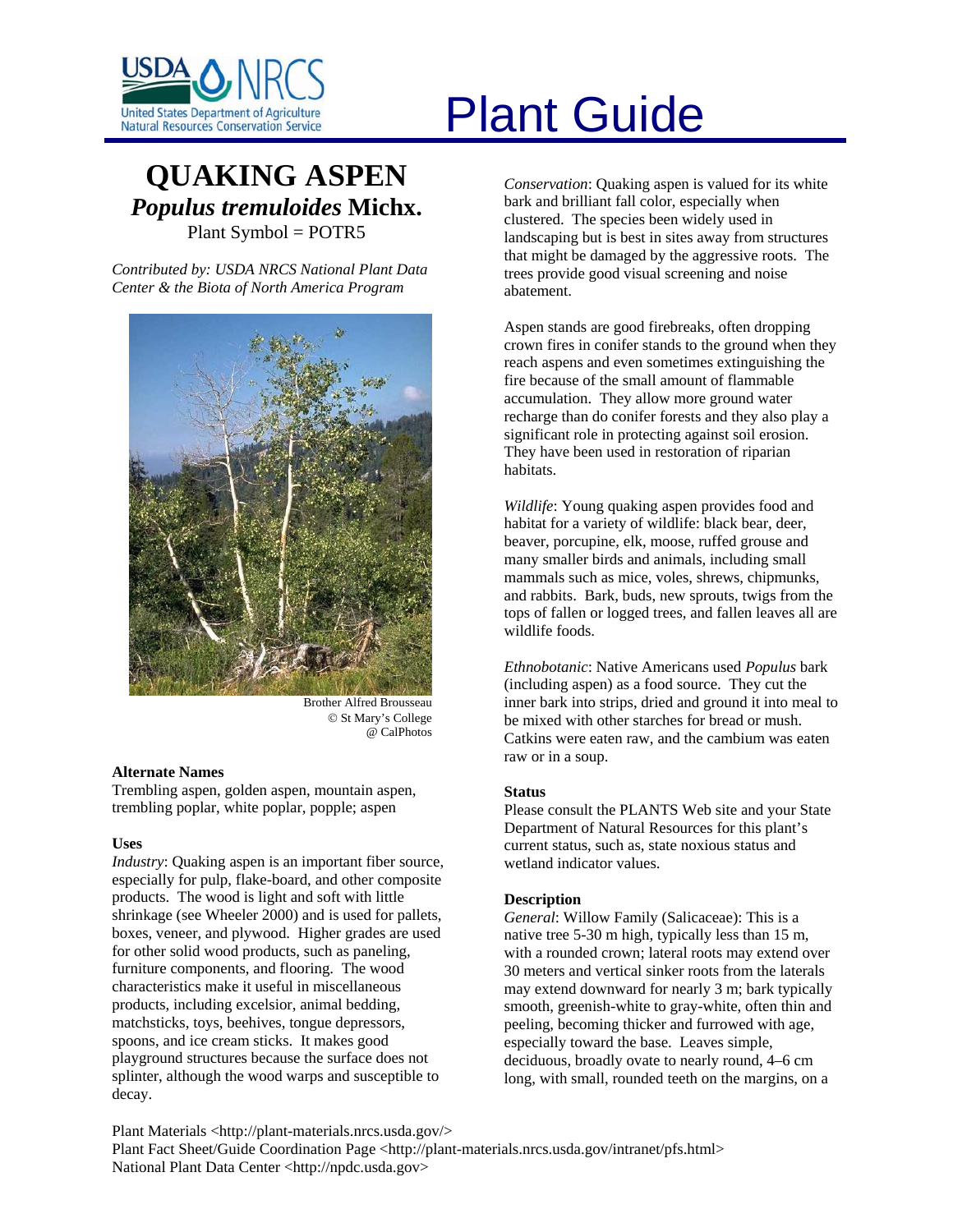slender, flattened petiole, dark green and shiny above, pale green below, turning bright yellow, yellow-orange, gold, or reddish after the first frosts. The male (staminate) and female (pistillate) flowers are on separate trees (the species dioecious – or 'polygamodioecious,' because bisexual flowers may be produced at low frequencies on staminate and pistillate trees), each type of flower borne in pendent catkins. The fruits are narrowly ovoid to flaskshaped capsules 5-7 mm long, splitting to release the seeds; seeds ca.2 mm long, each with a tuft of long, white, silky hairs, easily blown by the wind. The common name is in reference to the shaking of the leaves in light wind.

*Variation within the species*: Considerable genetic and morphological variation exists over the range of quaking aspen. A number of species and varieties have been described but none are currently recognized. Entire stands are often produced as a single clone from root sprouts – this sometimes easily observable on a single mountainside in different timing in leaf appearance or in different hues and timing of fall coloration. Distinctively large triploid trees are sometimes found.

Quaking aspen hybridizes naturally with bigtooth aspen (*Populus grandidentata*), narrowleaf cottonwood (*P. angustifolia*), curly poplar (*P. canescens*), balsam poplar (*P. balsamifera*), eastern cottonwood (*P. deltoides*), and white poplar (*Populus alba*, a naturalized European species), and hybrids with black cottonwood (*P. trichocarpa*) occur rarely in Alaska. Quaking aspen, bigtooth aspen, European aspen (*P. tremula*), and three Asian species are closely related and sometimes classed together as a single, circumglobal superspecies (see Peterson and Peterson 1992).

## **Distribution**

Quaking aspen is the most widely distributed tree species in North America. It grows from Alaska across the Northwest Territories to Quebec and Newfoundland, south to West Virginia and Virginia, and in all of the western North America US states (except Oklahoma and Kansas) -- in all Canadian provinces and all but 13 US states (absent from the Southeast). It occurs in both the eastern and western sierras of Mexico, into the south-central part of the country. Outside of the main range, it is represented by a huge number of disjunct populations. For current distribution, please consult the Plant Profile page for this species on the PLANTS Web site.

# **Adaptation**

Quaking aspen occurs in a wide variety of habitats (including soil type and moisture conditions) and at a great range of elevation, matching its extensive geographic range. It characteristically forms pure stands or mixed stands with bigtooth aspen, but it occurs with scrub oaks and sagebrush at lower elevations and as a prostrate form above timberline and exists as a dominant species in many communities at mid elevations. It is a shadeintolerant, disturbed site species and is quickly replaced in succession by more tolerant species.

Some trees are self-pruning, dropping numerous small twigs with excess fall foliage and returning nutrients to the soil. Leaves decay relatively rapidly, and a characteristic "aspen soil," with a higher pH than on conifer-dominated soils, develops on sites that have supported aspen for a number of generations.

Flowering occurs March–April (East) or May–June (West), before the leaves appear and fruiting in May– June (–July), often before the leaves are fully expanded. Temperatures above 12° C for about 6 days apparently trigger flowering. Female trees generally flower and leaf out before male trees.

#### **Establishment**

Quaking aspen commonly establishes from seed in Alaska, northern Canada, and eastern North America. Seedling establishment is less common in the West but occurs there in moist sites such as kettles and other topographic depressions, seeps, springs, lake margins, and burnt-out riparian zones. Drought stress kills seedlings, as does standing water.

Young trees first flower at 2-3 years but production of large seed crops begins at about 10-20 years; maximum seed production occurs at 50-70 years. Heavy seed crops are produced at 4-5-year intervals. Seeds are wind-dispersed for distances of 500 meters to several kilometers.

Germination generally begins nearly immediately after moisture is received and can occur across a broad temperature range, with optimal germination at 15-25° C. Surface placement or a very shallow depth of burial on exposed mineral soil (such as burned or scarified sites) apparently provide the best environment for germination. Continuous moisture is required.

#### *Asexual reproduction and clones*

Reproduction of quaking aspen is primarily by root sprouts, and extensive clones of root-interconnected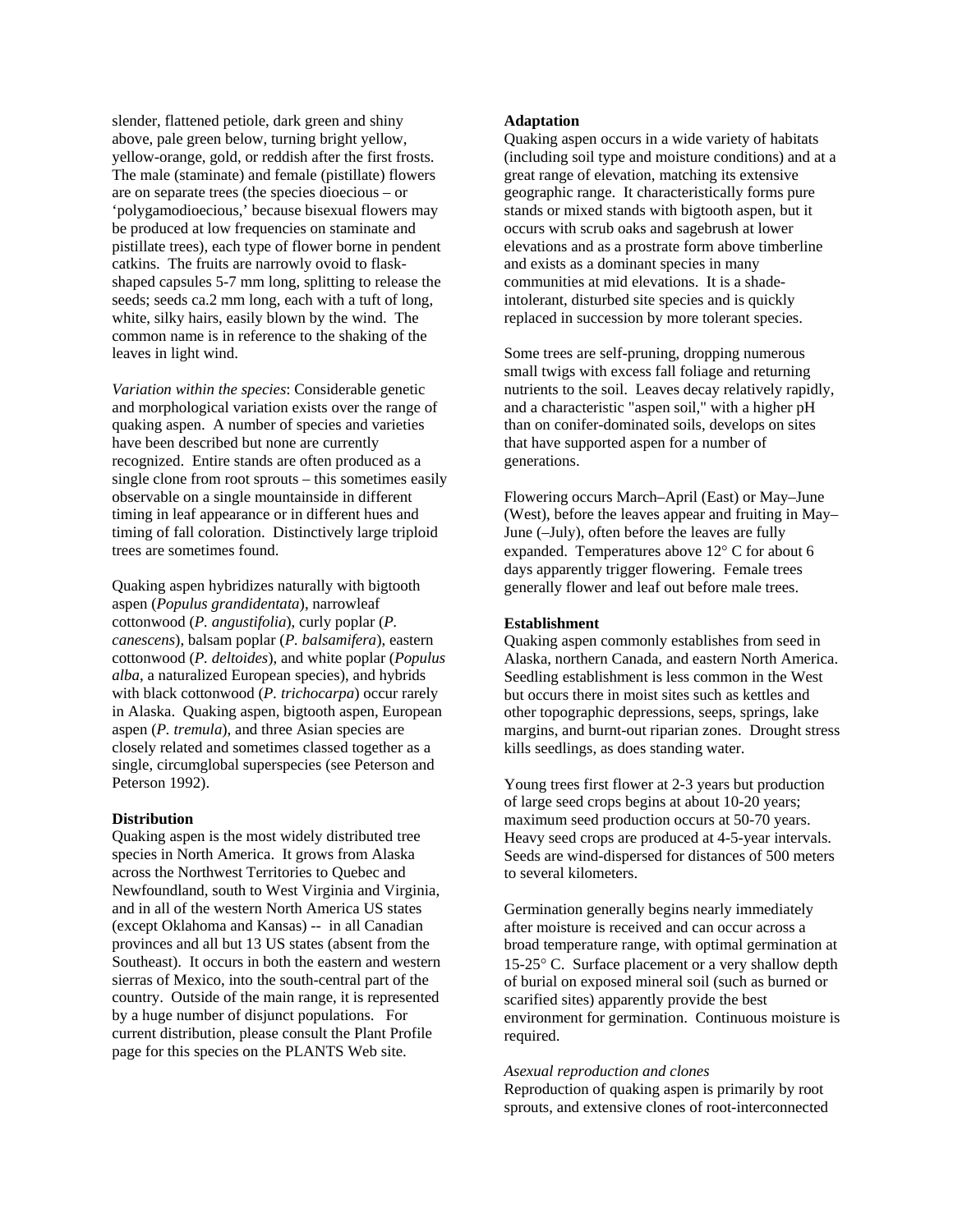trees are characteristic of the species. Most root sprouts develop within 10 meters of the parent stem, although some are produced at 30 meters or more. They develop from roots within 2-10 centimeters of the surface. Growth in primordia and buds is suppressed by apical dominance but resumes after stems are top-killed by fire, harvest or windbreakage, or after defoliation and many thousands of sprouts per acre may be produced. Removal of the above-ground plant portion in June or July after maximum auxin production (the chemical agent of apical dominance) results in fewer suckers than topremoval during the dormant season. Sprouts produced in a closed stand usually die unless in a canopy gap. Saplings may begin producing root sprouts at 1 year of age.

Stands of quaking aspen may consist of a single clone or represent a mosaic of different clones. Even in a small area, wide variation in genetic traits exists between clones – differences may be seen in leaf shape and size, bark colour and texture, branching habit, resistance to disease and insect attack, sexual expression, growth rate, and phenology. The most conspicuous differences may be in the timing of spring leaf flush and in autumn leaf coloration.

The staminate-pistillate ratio of clones is 1:1 in most localities, but in the eastern US staminate trees may outnumber pistillate ones by 3:1. Some clones alternate between staminate and pistillate forms in different years or produce combinations of perfect, staminate, and pistillate flowers.

Individual trees of quaking aspen are short-lived (maximum age in the Great Lakes states is 50–60 years, up to 150 years in the West). Stands may be even-aged (after a single top-kill event) or only broadly even-aged (from sprouting of a gradually deteriorating stand). The clones are much older: many in the Rocky Mountain and Great Basin regions are at least 8000 years old, persisting since the last glacial retreat. A male clone in the Wasatch Mountains of Utah occupies 17.2 acres (43 ha) and has more than 47,000 stems – this clone is estimated to be 1 million years old and may be the world's most massive known organism. Clones east of the Rocky Mountains usually cover no more than a few acres.

# **Management**

The thin, soft bark of quaking aspen makes it susceptible to many diseases and insect infestations as well as mechanical and fire damage. Fires may kill trees or cause basal scars that serve as entry points for wood-rotting fungi, which are common in older stands. The wood decays easily. Fires may

also kill surface roots that could reduce sucker regeneration.

The poplar borer beetle, one of the most common wood borers of aspen, weakens trees by boring galleries in the trunk near the lower portion of the crown. Outbreaks of forest tent caterpillar may last 4-5 years and result in serious defoliation -- cold weather in the spring shortly after the eggs hatch and above-average fall temperatures can cause a rapid decline in caterpillar populations by killing eggs and larvae. Overgrazing by livestock or big-game animals disturbs roots and compacts soil, limiting sucker formation. Heavy grazing of young sucker stands by cattle for three years in a row may destroy them.

Quaking aspen can be propagated by seed, following cold stratification. Germination of fresh seed may be 80-95%, but viability lasts only 2-4 weeks under favorable natural conditions (low temperature and humidity). Seeds dried for 3 days and stored at cool temperatures may retain good viability for up to a year.

The species roots poorly from woody stem cuttings, but newly initiated (softwood) shoots can usually be induced to root by dipping in IBA (indolebutyric acid) or other commercially available rooting powders. A more preferred method uses root sprouts. Collect dormant lateral roots in early spring -- plant root cuttings 1-2 in diameter and 3-5 centimeters long in vermiculite and place in the greenhouse for 6 weeks. Excise the young sucker shoots and root in perlite/vermiculite (2-3 weeks, using IBA), misting frequently. Transplant the developing plants to peat/vermiculite mix and grow at 15-25º C. Or, the root cuttings may be planted directly into the perlite mix, with the top of the cutting just below the media surface.

# **Cultivars, Improved and Selected Materials (and area of origin)**

Contact your local Natural Resources Conservation Service (formerly Soil Conservation Service) office for more information. Look in the phone book under "United States Government." The Natural Resources Conservation Service will be listed under the subheading "Department of Agriculture."

# **References**

Bozie, T. 1999. *The aspen tree (Populus tremuloides). In your woodlot, Vol. 8, Issue #3*. Farm Woodlot Assoc. of Saskatchewan. SEP00. <http://www.aginfonet.com/agricarta/content/farm\_w oodlot\_assoc\_of\_sask/aspen.html>